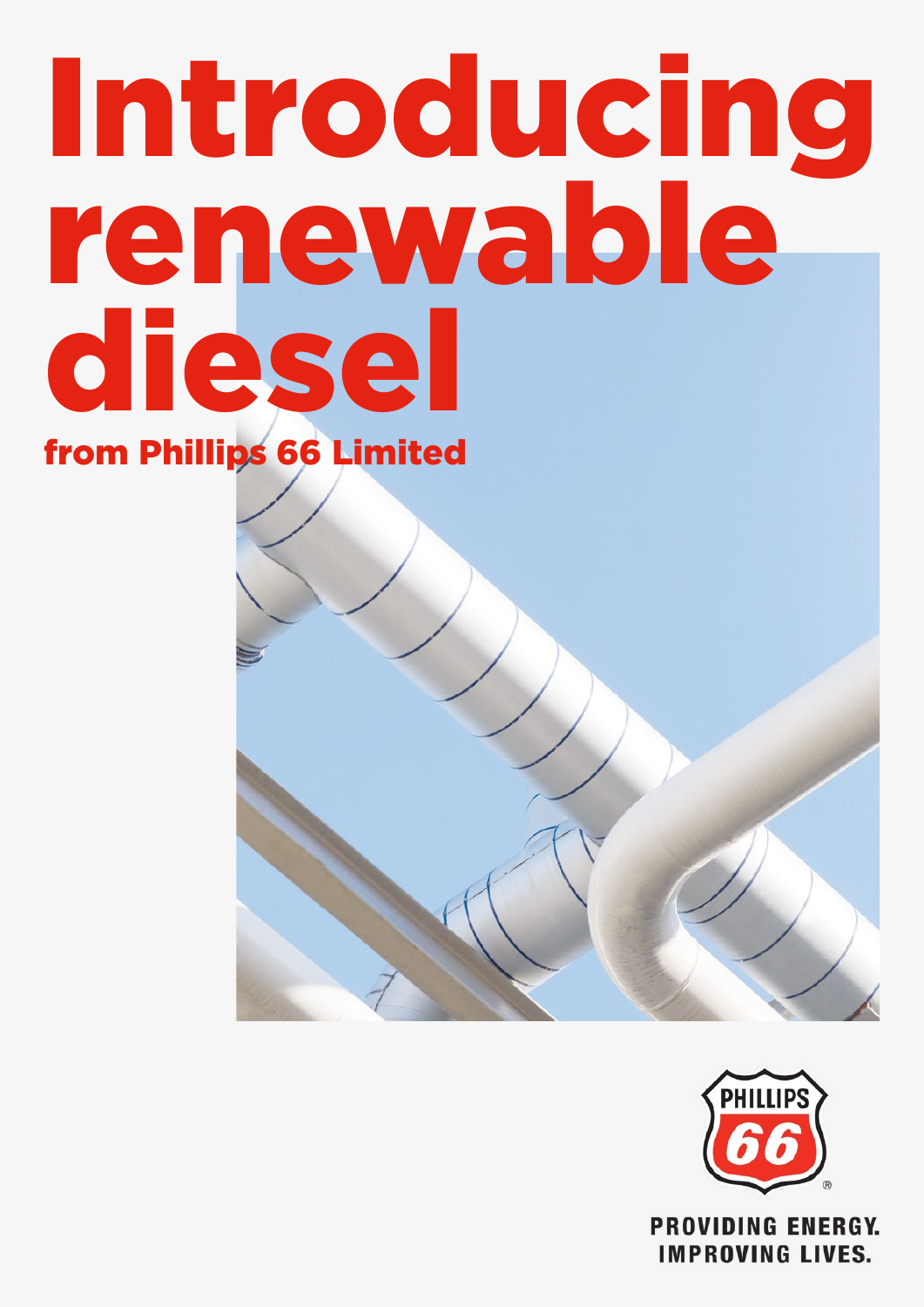# **WHAT IS RENEWABLE DIESEL SOLD BY PHILLIPS 66 LIMITED?**

Renewable diesel sold by Phillips 66 Limited is a paraffinic fuel that is chemically very similar to conventional fossil fuel based diesel but derived from biomass sources such as used cooking oil, fats, greases and vegetable oils, resulting in a fuel of significantly lower carbon intensity than fossil fuel. It is a high-quality alternative to conventional fossil diesel, meets the BS EN 15940 specification and as a 100% hydrocarbon fuel, renewable diesel sold by Phillips 66 Limited is chemically very similar to fossil based BS EN 590 Diesel which means that it can be used without modification to the engine or its fuel system in most cases, either on its own or when mixed with BS EN 590 diesel.<sup>1</sup>

Renewable diesel sold by Phillips 66 Limited meets specific sustainability and supply chain criteria that qualify it as a renewable transport fuel under UK law2 and its compliance with such criteria is independently verified. $3$  Phillips 66 Limited maintains regularly audited records and supporting documentation on the sustainability characteristics and traceability of each batch of renewable diesel sold by Phillips 66 Limited and is certified<sup>4</sup> to declare those characteristics and the fuel lifecycle GHG emissions savings for each delivery it makes.

#### **WHAT ARE THE FUEL LIFECYCLE GREENHOUSE GAS (GHG) EMISSIONS SAVINGS OF RENEWABLE DIESEL SOLD BY PHILLIPS 66 LIMITED COMPARED TO CONVENTIONAL FOSSIL DIESEL?**

The fuel lifecycle GHG emissions savings of renewable diesel sold by Phillips 66 Limited compared to conventional fossil diesel will depend on the type of non-fossil feedstock used to produce it. A minimum of 65% fuel life cycle GHG emissions savings compared to conventional fossil fuels are required and assured under the Renewable Fuel Assurance Scheme (RFAS)<sup>5</sup> performance standard. Although fuel lifecycle GHG emissions savings of up to 90% are possible, savings are typically less than this, but never less than the required 65% minimum.

The fuel lifecycle GHG emissions savings are calculated using methodologies independently assured under the RFAS, using a fossil fuel comparator carbon intensity of 94 gCO2e/MJ. Carbon intensity (CI) is the CO2 emission rate, measured by grams of carbon dioxide emitted per megajoule of energy produced (gCO2e/MJ). By way of example, using the comparator of 94 gCO2e/MJ, a CI of 16 attributable to a batch of renewable diesel sold by Phillips 66 Limited provides fuel lifecycle GHG emissions savings of 82.98% compared to the lifecycle emissions of a fossil fuel.

<sup>4</sup> see footnote 3

<sup>1</sup> Whilst renewable diesel sold by Phillips 66 Limited has been approved for use by multiple vehicle manufacturers, BS EN 15940 requires us to note that paraffinic diesel fuel is not suitable for all vehicles and users should consult their vehicle manufacturer before use. <sup>2</sup> "renewable transport fuel" as defined under <u>[Energy Act 2004 c. 20](https://assets.publishing.service.gov.uk/government/uploads/system/uploads/attachment_data/file/490993/Energy_Act_2004__Energy_Bill_2015-16_Keeling_Schedule_.pdf)</u>, s. 132 Interpretation of Chapter 5 of Part 2 and applied under the<br>Renewable Transport Fuel Obligation Order 2007/3072 (as amended.) The Renewable Tr renewable fuels used for transport in the UK. For further information see our website: Phillips 66 | Renewable Die <sup>3</sup> By: the Zemo Partnership Renewable Fuels Assurance Scheme (RFAS). Phillips 66 Limited is an approved Renewable Fuel<br>Supplier under the RFAS, our reference number is PH/P13/2.2.

<sup>5</sup> The Zemo Partnership Renewable Fuels Assurance Scheme (RFAS) has been developed to give independent assurance of the greenhouse gas emissions and feedstock sustainability performance of high blend renewable fuels sold in the UK. Phillips 66 Limited is an approved Renewable Fuel Supplier under the RFAS and our reference number is PH/P13/22. For further information on the RFAS<br>standards and the criteria that Phillips 66 Limited must demonstrate compliance with, see: <u>Rene</u>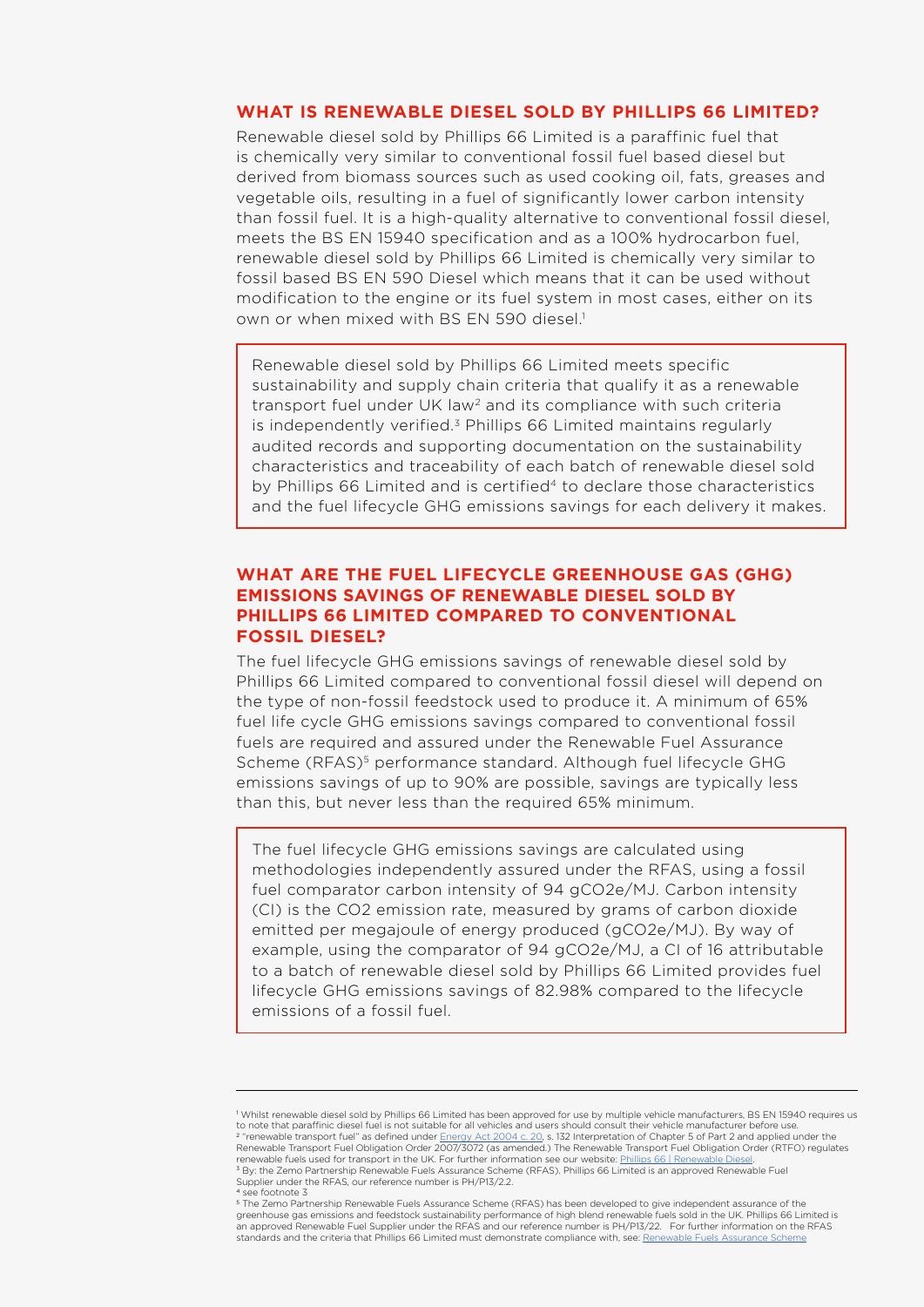# **PRODUCT SPECIFICATIONS**

The following table identifies some key technical differences in properties between typical BS EN 590 Diesel and renewable diesel sold by Phillips 66 Limited (meeting BS EN 15940).

| <b>PROPERTIES</b>                                      | <b>UNITS</b>           | <b>BS EN 590 DIESEL</b>                      | <b>RENEWABLE DIESEL SOLD</b><br>BY PHILLIPS 66 LIMITED<br>(MEETING BS EN 15940) |
|--------------------------------------------------------|------------------------|----------------------------------------------|---------------------------------------------------------------------------------|
| <b>APPEARANCE</b>                                      |                        | Water like to Amber                          | Water like to Amber                                                             |
| <b>CETANE NUMBER</b>                                   |                        | $\geq 51.0$                                  | $\geq 70.0$                                                                     |
| <b>COLD PERFORMANCE</b><br><b>CLOUD</b><br><b>CFPP</b> | °C Max<br>°C Max       | -5 (Winter)<br>-5 (Summer)<br>$-15$ (Winter) | Typically -10 (Winter)<br>Typically -10 (Summer)<br>Typically -20 (Winter)      |
| <b>FAME CONTENT</b>                                    | % $(v/v)$              | < 7.0                                        | $<$ 0.2 <sup>*</sup>                                                            |
| <b>SULPHUR</b>                                         | ppm                    | < 10                                         | < 5                                                                             |
| <b>AROMATIC CONTENT**</b>                              | % $m/m$                | < 8                                          | $<$ 1                                                                           |
| <b>CARBON RESIDUE</b>                                  | % $m/m$                | < 0.35                                       | < 0.10                                                                          |
| <b>DENSITY ***</b>                                     | $\text{Kg}/\text{m}^3$ | 820-845                                      | 765-800                                                                         |

\* No FAME is intentionally added

\*\* Aromatics, including polycyclic aromatic hydrocarbons (PAHs), are environmental pollutants that are formed in the combustion process of carbonaceous materials at high temperature.

\*\*\* renewable diesel sold by Phillips 66 Limited is lighter than typical BS EN 590 but does not affect the operability of diesel engines

# **HIGHER CETANE**

As set out in the Product Specifications above, renewable diesel sold by Phillips 66 Limited has a minimum cetane number of 70 which is higher than the minimum cetane number of 51 of BS EN 590 Diesel. Higher cetane allows for easier starting, more complete combustion of the fuel, and a smoother running engine while reducing the emissions of smogforming hydrocarbons, carbon monoxide, and soot.